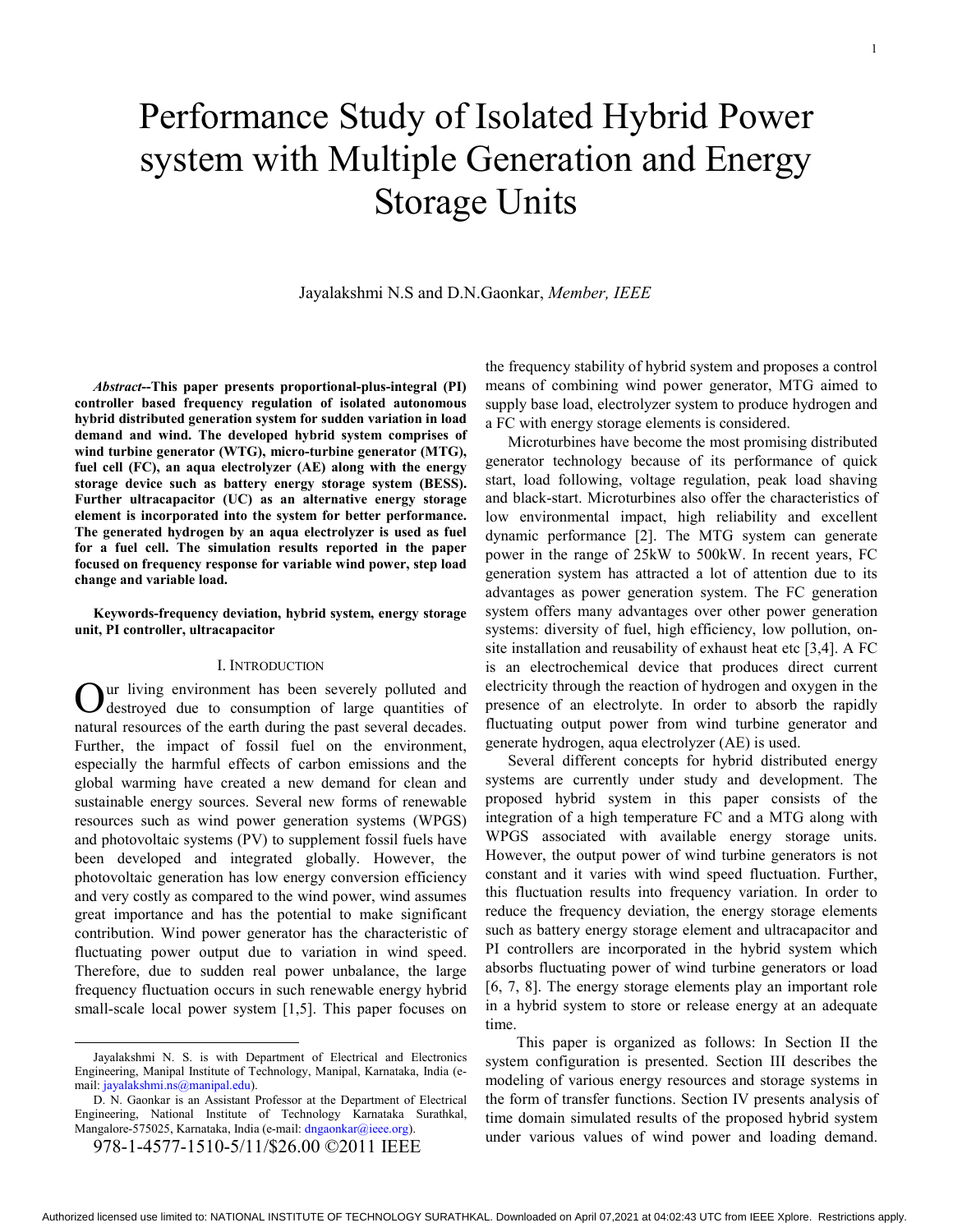Finally, based on the above study the conclusion is drawn in Section V.

## II. CONFIGURATION OF THE HYBRID SYSTEM

The configuration of the hybrid power generation and energy storage system is shown in Fig. 1. The system consists of WTG, MTG, FC, AE, BESS and UC. Aqua electrolyzer (AE) in Fig. 1 is used to absorb the rapidly fluctuating output power from WTG and generate hydrogen. The hydrogen is stored in the hydrogen tank and used as fuel for fuel cells. The power supplied to the load is the sum of output powers from wind turbine generator, micro-turbine generator, fuel cell, negative input power to aqua electrolyzer, the exchanged power of battery energy storage system and ultracapacitor. The expression for net power generation  $P_H$  shown in Fig. 1 is given by



Fig. 1 Configuration of hybrid power generation/energy storage system

 For large-scale power system simulations, simplified models or transfer functions are generally considered. In the present work, with the consideration of small disturbances like variable wind power, step load change and variable load, the system non-linearities have not been taken into account and the system is simulated in simplified form as linear first order transfer functions [9-11]. However, to precisely simulate the dynamic behaviors of practical WTG, MTG, AE, FC, BESS, UC, etc one should employ higher-order mathematical models with non-linearity. These higher-order mathematical models

may include associated power conditioners and controllers.

#### III. SYSTEM MODELING

 The block diagram of the proposed hybrid system is shown in Fig. 2. The system consists of wind turbine generator, microturbine generator, fuel cell, AE, BESS and UC. The power supplied to the load is the sum of output powers from WTG, MTG, FC, AE and energy storing elements. The mathematical models with first order transfer functions for WTG, MTG, AE, FC and energy storing elements are given in this section.

## *A. Wind Turbine Generator*

 The characteristic of wind turbine generator is illustrated in [9]. The output of WTG depends on the wind speed at that instant. The pitch system, which turns the pitch angle according to wind speed, introduces a non-linearity. The transfer function of the WTG is given by a simple linear firstorder lag by neglecting the non-linearity [9]

$$
G_{\text{WTG}}(s) = \frac{K_{\text{WTG}}}{1 + sT_{\text{WTG}}} = \frac{\Delta P_{\text{WTG}}}{\Delta P_{\text{W}}}
$$
(2)

Where  $K_{\text{WTG}}$  and  $T_{\text{WTG}}$  are the gain and time constant of wind turbine generator respectively.

# B. Micro- Turbine Generator

 Considering the linear power frequency droop characteristic, the transfer function based formulation of a MTG which is normally supplying base load power is represented by the following equation [11,12].

$$
G_{MTG}(s) = -\frac{1}{K_{MTG}} = \frac{\Delta P_{MTG}}{\Delta f}
$$
 (3)

Where  $\Delta P_{\text{MTG}}$  = Real time power fluctuation,  $\Delta f$  = frequency fluctuation due to sudden fluctuation of real power, and  $K<sub>MTG</sub>$  droop property of micro- turbine output.

## C. Aqua electrolyzer and fuel cell

 The transfer function model of aqua electrolyzer can be expressed by [9]

$$
G_{AE}(s) = \frac{K_{AE}}{1 + sT_{AE}}
$$
 (4)

Where  $K_{AE}$  and  $T_{AE}$  are the gain and time constant of the AE respectively. FC generator is a higher order model and has non-linearity. For low frequency domain analysis it is represented by a first-order lag transfer function model given as [9]

$$
G_{FC}(s) = \frac{K_{FC}}{1 + sT_{FC}} = \frac{\Delta P_{FC}}{\Delta f}
$$
 (5)

Where  $K_{FC}$  and  $T_{FC}$  represent the gain and time constant of fuel cell.

## *D. BESS/UC as energy storage system*

 The transfer functions of the energy storage systems BESS and UC can be considered as first order lag [9,13].

$$
G_{BESS}(s) = \frac{K_{BESS}}{1 + sT_{BESS}} = \frac{\Delta P_{BESS}}{\Delta f}
$$
(6)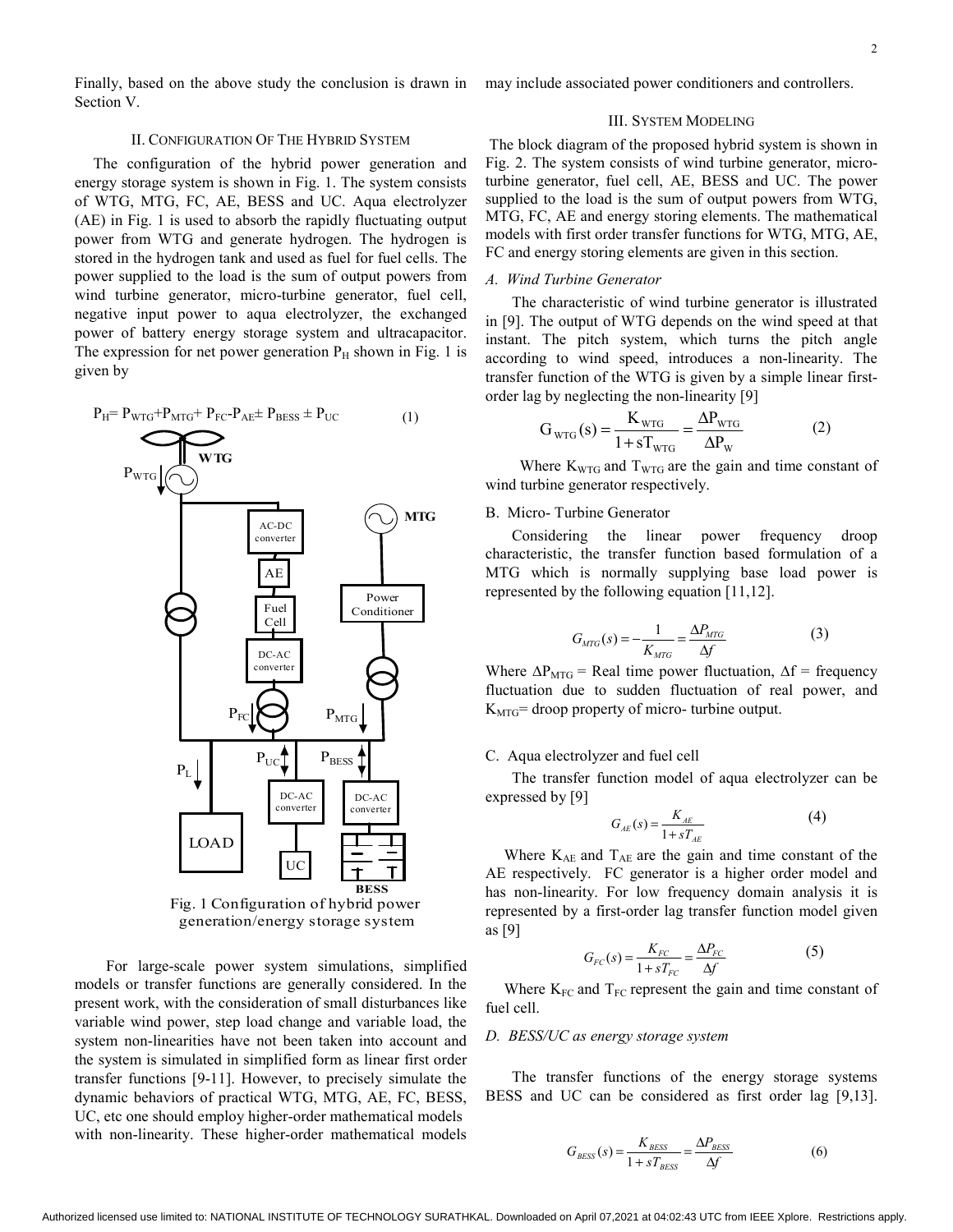Table 1: Parameters of the hybrid system and PI controllers

$$
G_{UC}(s) = \frac{K_{UC}}{1 + sT_{UC}} = \frac{\Delta P_{UC}}{\Delta f}
$$
 (7)

Where  $K<sub>BESS</sub>$  and  $T<sub>BESS</sub>$  represent the gain and time constant of BESS and  $K_{\text{UC}}$  and  $T_{\text{UC}}$  represent the gain and time constant of ultracapacitor. The employed parameters of the studied hybrid system [10,13] are listed in Table 1.



## E. Power deviation and system frequency variation

 The total power generation must be effectively controlled to meet the total power demand of the connected loads in order to maintain a stable operation of an autonomous system. PI type controller is used before each power generation/energy storage system component to minimize the mismatch in supply and power demand and hence the deviation in frequency. The outputs of different system components are automatically adjusted by controlling the frequency deviation by PI controllers. The optimal parameters of the PI controllers presented in Table 1 are determined by trial and error method such that the error in supply demand  $(\Delta P_e)$  is minimum. The high quality of power can be supplied by controlling  $\Delta P_e$  and ∆f. Since system frequency is changed with net power variation, the system frequency variation ∆f is expressed by

$$
\Delta f = \frac{P_H - P_L}{K_H} = \frac{\Delta P_e}{K_H} \tag{8}
$$

Where  $P_H$  and  $P_L$  are total power generation to the hybrid system and total load demand respectively.  $K_H$  is system frequency characteristic constant of the hybrid power system. Since an inherent time delay exists between system frequency variation and power deviation, the transfer function for system to per unit power deviation can be expressed by

$$
G_H(s) = \frac{\Delta f}{\Delta P_e} = \frac{1}{K_H(1 + sT_H)} = \frac{1}{D + Ms} \tag{9}
$$

Where M=0.2 and D=0.012 are respectively the equivalent inertia constant and damping constant of the hybrid power generation/energy storage system [9, 10].

| Table 1. Parameters of the hybrid system and PT controllers |          |          |              |          |
|-------------------------------------------------------------|----------|----------|--------------|----------|
| Energy                                                      | Gain     | Time     | Proportional | Integral |
| source/stora                                                | Constant | Constant | gain         | gain     |
| ge system                                                   | K)       |          |              |          |
| <b>WTG</b>                                                  |          | 1.5      |              |          |
| <b>MTG</b>                                                  | $-20$    |          | $-0.1$       | $-0.3$   |
| AE                                                          | 0.002    | 0.5      | $-98$        | $-80$    |
| FC                                                          | 0.01     | 4.0      | 89           | 92       |
| <b>BESS</b>                                                 | $-0.003$ | 0.1      | $-10$        | $-90$    |
| UC                                                          | $-0.7$   | 0.9      | $-0.05$      | $-2$     |

## IV. RESULTS AND DISCUSSIONS

 In this section, time domain simulated responses of the proposed hybrid system using Matlab/Simulink under different operating points and disturbances are presented. The following three cases are considered for the study of frequency deviation due to variation of generated wind power and load fluctuation. A simulation interval of 150sec has been chosen.

## *a. Time domain analysis: Case 1*

In this case, during  $0 < t < 50$  sec the load power  $P_L$  is 1 pu and a 20% step increase in load occurs at  $t = 50$  sec, also the wind power generated is 0.3 pu and suddenly increased to 0.6 pu at 100 sec. Due to sudden changes in load demand and wind power generation the frequency fluctuates. The outputs of different system components are automatically adjusted by controlling the frequency deviation by PI controllers. The optimal parameters of the PI controllers are determined by trial and error method such that the error in supply demand  $(\Delta P_e)$  is minimum. The frequency deviation is very close to zero since the total generated power just matches the required power demand of the connected load. Fig. 3 shows simulation results of  $P_{MTG}$ ,  $P_{WTG}$ ,  $P_{FC}$ ,  $P_{UC}$ ,  $P_{BESS}$ ,  $P_{AE}$ , total power generation to the hybrid system  $P_H$ , error in supply and demand ( $\Delta P_e$ ) and frequency deviation  $\Delta f$  for case 1.

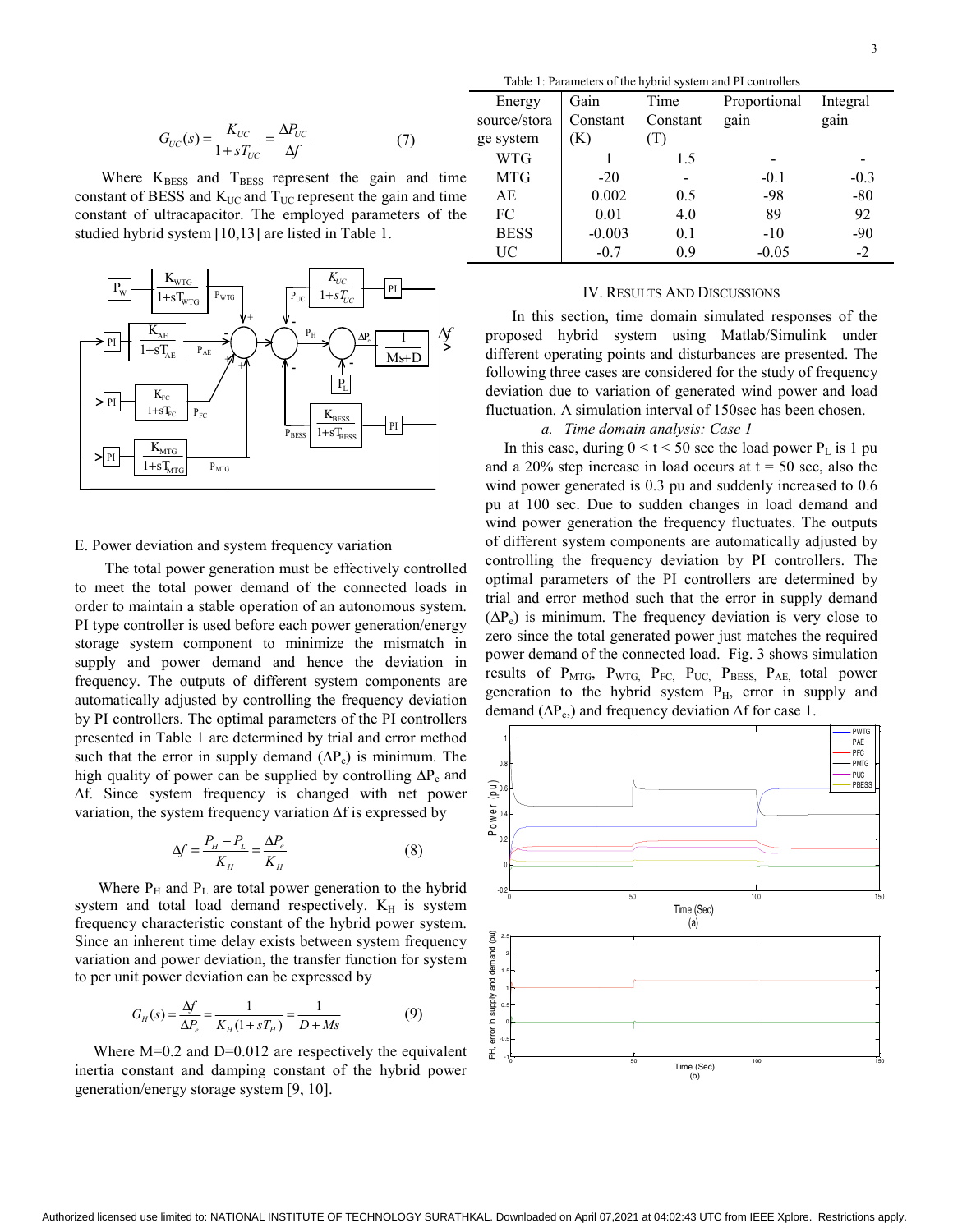

Fig. 3 (a) Powers associated with hybrid power generation/energy storage system (b) total power generation to the hybrid system  $P<sub>H</sub>$ , error in supply and demand ∆Pe (c) frequency deviation ∆f.

#### *b. Time domain analysis: Case 2*

In this case, during  $0 < t < 50$  sec the load power  $P_L$  is 1.0 pu and a 20% step increase in load occurs at  $t = 50$  sec. Also, the wind power generated is 0.3 pu up to 100 sec and beyond which it suddenly increases to 0.6 pu with random variation. Fig. 4 illustrates the time domain simulated results of case

2. The error in supply and demand  $(\Delta P_e)$  and also the frequency deviation ∆f are very close to zero.

## *c. Time domain analysis: Case 3*

For this case, during  $0 < t < 50$  sec the load power  $P<sub>L</sub>$  is 1.0 pu and a 20% step increase in load occurs at  $t = 50$  sec with random variation. The wind power generated is 0.3 pu up to 100 sec and suddenly increased to 0.6 pu at 100 sec. Fig. 5 illustrates the time domain simulated results of case 3. It can be clearly observed from Figs. 3, 4 and 5 that the system frequency deviation ∆f is also affected by the sudden or random power variation in wind power generation and load demand. By using PI controllers, the frequency deviation can be minimized by changing the generations of MTG, FC, power to aqua electrolyzer and power output of energy storage elements during changes in load or wind power generation or both. The frequency deviations for three cases are shown in Figs.  $3(c)$ ,  $4(c)$  and  $5(c)$  respectively. It is found that, the deviation in frequency is suddenly decreasing at  $t = 50$  sec and increasing at  $t = 100$  sec due to sudden mismatch in supply and load demand. The frequency deviation is exhibiting less oscillation and comes back to steady state after few seconds by the proper tuning of the PI controllers.





 Fig. 5 (a) Powers associated with hybrid power generation/energy storage system (b) total power generation to the hybrid system  $P_{H_2}$  error in supply and demand ∆P<sub>e</sub> (c) frequency deviation ∆f

 Fig. 4 (a) Powers associated with hybrid power generation/energy storage system (b) total power generation to the hybrid system  $P_{H}$ , error in supply and demand  $\Delta P_e$  (c) frequency deviation  $\Delta f$